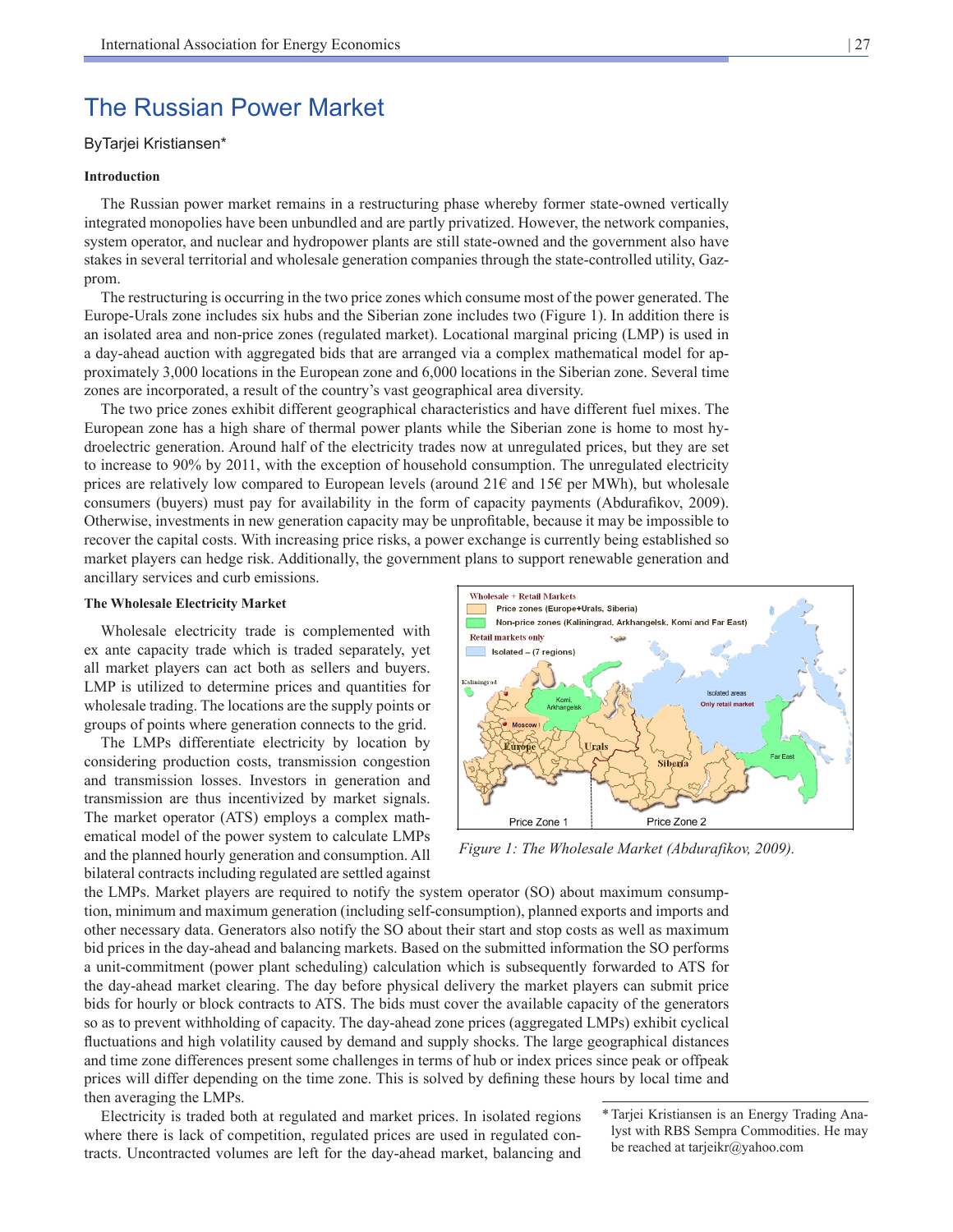bilateral contracts.

Trading of regulated contracts requires a volume calculation by the Federal Tariff Service (FTS) and the ATS whereby companies' tariffs are set by cost plus profits divided by volume. The regulator issues forecasts of electricity consumption and generation capacities for generators and forecasts of monthly total and peak consumption. These forecasts (called FTS balances) are being used in the transition phase to a competitive market such that the regulated volumes are gradually being reduced, excluding household consumption. As a result, minimum and maximum regulated volumes are established. The maximum regulated volume comprises current year's volumes allocated to households. The volume is further profiled by using 60 typical load periods within the year. Finally, the market operator determines the counterparties to regulated contracts and volume traded. The matching process considers technical (instantaneous power balances) and cost constraints. The regulated price is set so that the average price of regulated contracts does not exceed the electricity tariff set by the FTS for the relevant region.

Since 2008, generators' tariffs are calculated by using the preceding year's tariff indexed by a public formula depending on forecasted inflation, fuel prices, water taxes for hydropower plants, etc., including deviations of actual values from forecast (ex post).

As an outcome of the matching process, buyers hold a portfolio of regulated contracts. They are allowed to reduce their regulated volumes of electricity and (or) capacity within the minimum and maximum volumes.

As of July 1 through December 31, 2009, 50% of electricity from the FTS balance and consumption volumes for 2007 have been sold at non-regulated prices. By 2011, all electricity will be sold at nonregulated prices, again with the exception of electricity sold to households (at regulated tariffs until



2014) (see Figure 2).

### **The Russian Wholesale Capacity Market**

A capacity market is employed as a mechanism to secure reliability of supply in the medium and long term (Abdurafikov, 2009). Available generation capacity should be able to meet peak demand. However, since peak demand may vary considerably on an annual basis due to electricity consumption cycles, some capacity

will be reserved during lower demand periods. As a compensation for the costs incurred during these periods, the owners receive a capacity payment. Buyers of wholesale electricity are obliged to contract peak-hour availability (i.e., total peak load plus a reserve margin). The Russian capacity market is divided into 28 free transfer zones. In these zones annual long term auctions (4 years ahead) are conducted. Before these are fully implemented, however, the capacity market still follows the transitional market model described below.

## *Transitional market model*

Before a liberalized capacity market was implemented, capacity was traded at regulated tariffs set by the regulator. The capacity payment was for fixed cost per installed MW capacity. From mid-2008 only available capacity was remunerated. On average, capacity payments account for roughly 60% of the generators' revenues as energy prices are insufficient to cover total generation costs including capital costs.

The SO determines the available capacity in every price zone. At the end of each year generators submit bids to the yearly capacity auctions. In advance the SO announces volumes, expected electricity consumption and capacity, planned reserve coefficients including a list of free electricity transfer zones and flow limits between them. The generator can submit bids for capacity which are limited to values as set by the regulator. Capacity is divided into new and old type where the price for the old capacity is set by the regulator and the price for new capacity is subject to a market council's approval. Information regarding any commissioning or decommissioning during the period is specified as well as technical parameters. Capacity is remunerated as pay as bid. The SO certifies the generator's volumes and parameters, including non-certified volumes to be purchased by the generators and delivered. The generator has supply obligations, and must keep capacity available by ensuring that technical standards set by the SO are fulfilled. In case of failure the capacity payments are reduced pro-rata and the failing generator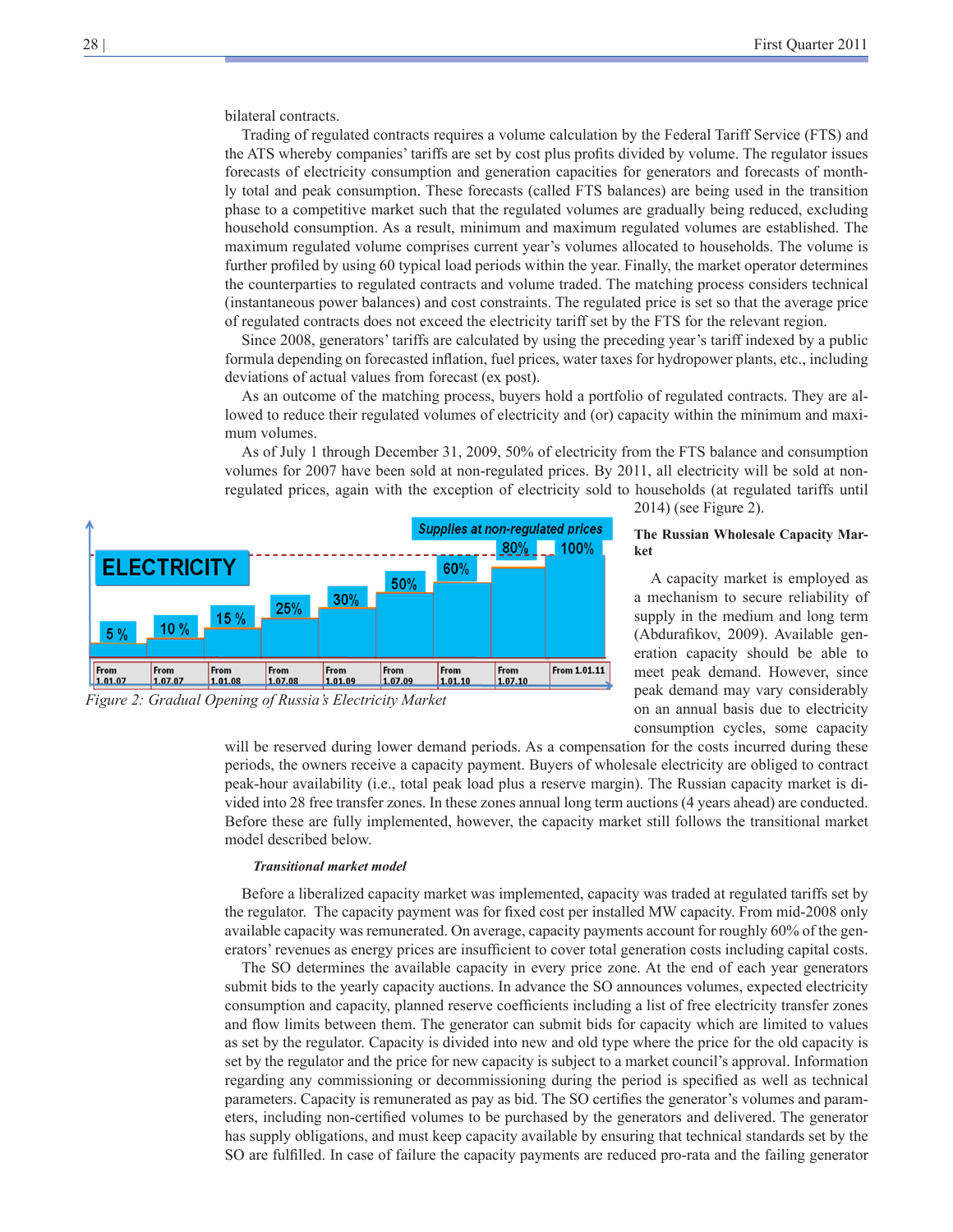compensates the other generators within the price zone.

Capacity can also be traded freely on the market as bilateral contracts, based on the auction's results for capacity delivered under "agreement of capacity provisioning. The three types of base and peak contracts are:

- Bilateral contracts for non-regulated volumes
- Contracts traded on commodity exchanges
- Contracts for new capacity

Since 2009, the capacity not sold by regulated and non-regulated contracts is offered on commodity exchanges bundled with electricity. Capacity as specified in bilateral contracts between non-regulated electricity transfer zones is constrained to the transmission capacity (capacity quota) between zones. Capacity not specified by regulated and bilateral contracts is shared among generators pro-rata according to their certified capacities. Any generator exceeding its capacity limit is charged a penalty equal to the difference between the auction price and the generator's price bid. The capacity quota may be traded among the generators. If a generator buys more capacity than allowed, the surplus can be sold in auctions. Buyers of capacity in the annual auctions pay for certified volumes equalling actual consumption times a reserve coefficient for the price zone. The volumes are partly covered by regulated contracts with older hydro and nuclear power plants while the remaining may be purchased as non-regulated bilateral contracts and in auctions. New capacity is traded on the market as capacity delivered under agreements of capacity provisioning. Newly developed generation capacity as part of the investment programmes may delay commissioning by 1 year without paying charges. After that non-commissioned capacity is not remunerated and is also charged a 30% fee of the auction price.

### *Long term capacity auctions*

After the transitional phase, long term capacity auctions will be held in the free electricity transfer zones where certain generation technologies will be prioritized to achieve a fuel mix as laid out in the national energy strategy. In the new model there will be competition between generators for capacity payment to reduce costs and excess capacity, as well as give price signals for investments. Moreover, in the transition model the aggregate electricity and capacity costs may be overstated since the marginal electricity revenue does not reduce the capacity cost. Nuclear and hydro power plants are price takers and will not be compensated if their profits from the day-ahead market are sufficient to cover their fixed costs. Bilateral contracts will be concluded in advance of the auctions where volumes are price taking. Auctions for generation capacity are conducted for old and new capacity. Prices are capped by operation costs and operation costs plus return on investment, respectively. Capacity payments are guaranteed at the bid price for one year for old capacity and for a non-defined period (five to ten years) for new capacity. New capacity is treated as price taking and adjusted annually by inflation. Controllable load consumers will also participate in the capacity market. These consumers must qualify for a volume and technical certification. Prices are capped and demand curves are defined by reserve coefficients. Largescale industry may undertake self-planning for four years at a constant value. If actual consumption deviates from planned, the consumers buy or sell capacity in the market. Volumes from bilateral contracts are limited for each buyer, to eliminate arbitrage and ensure fairness among consumers. A capacity buyer's volume will, therefore, be from bilateral contracts for old and new capacity and from auctions.

To incentivize generators to develop peak load capacity, the national strategy suggests that generators should be remunerated with both energy and capacity prices. This peak load capacity will be capped in the day-ahead market by the energy price submitted in the auction, while generated electricity sold under bilateral contracts will trade freely on the day-ahead market. This suggested mechanism encourages trading under bilateral contracts, because auction trading would be more expensive for buyers, and generators could receive extra profits in the day-ahead market. If this new model is rejected, the model with inflation adjusted returns should incentivize investors sufficiently. When capacity shortfalls occur, the SO organizes tenders with starting price equalling twice the expansion costs for short construction time capacity. If no one participates in the tenders the government will invest in generation or transmission capacity.

#### **Commodity (power) Exchange**

 From late 2007 trade of non-regulated bilateral agreements for the purchase of physically delivered power (SDD) has been conducted on the Arena stock exchange. From 2008 Arena has facilitated trade of simultaneous physically delivered power and capacity (SDEM). The spot price index by ATS is used as a settlement price for the contracts. The SDDs weekly and monthly agreements are settled against the